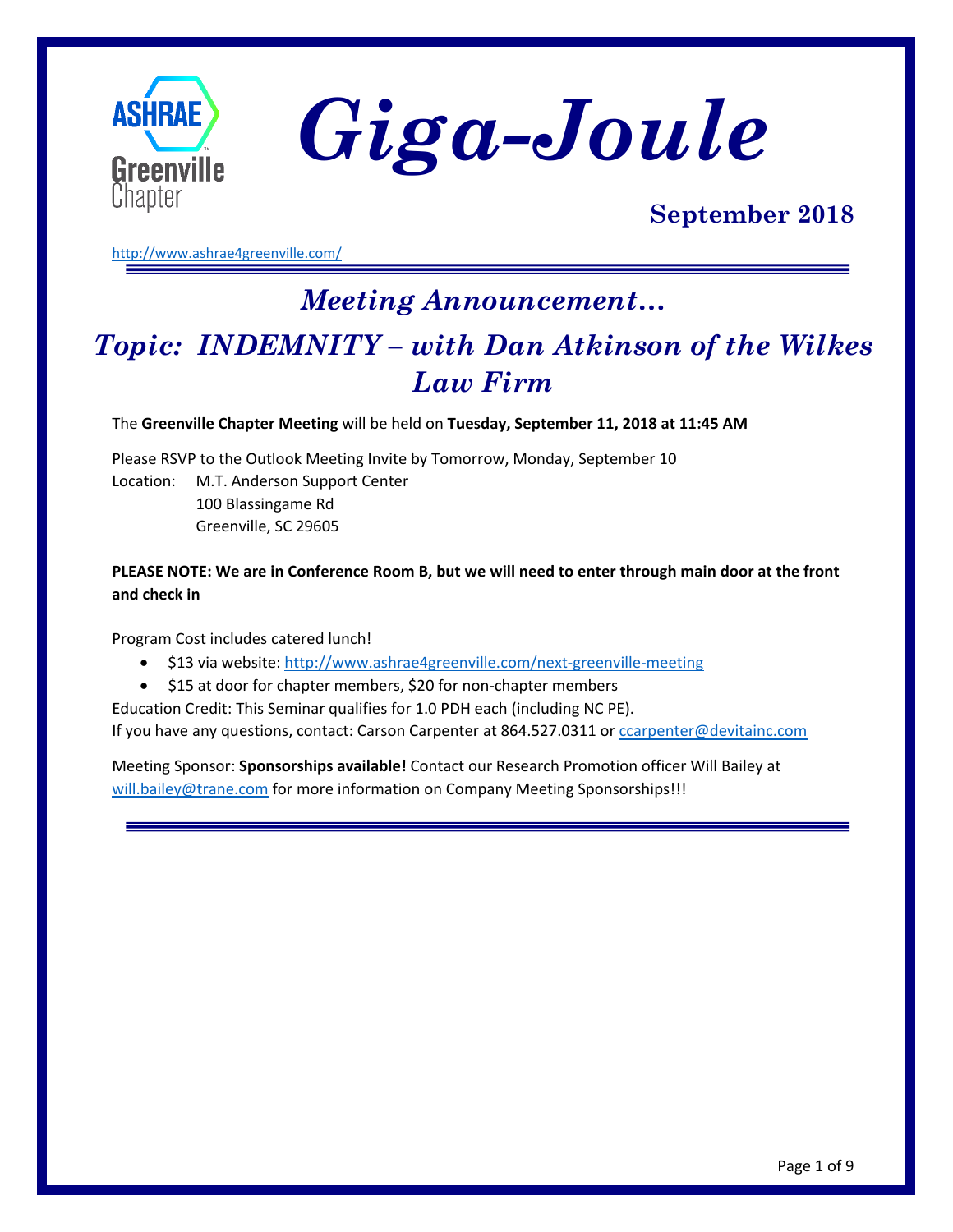

## *Message from the President*

**Jeremy Butdorf** – President **ASHRAE – Greenville Chapter 864-270-3909** [jeremyb@jmpco.com](mailto:jeremyb@jmpco.com)

It's fitting that I just received a certificate in the mail with a pin – letting me know that I have now been a member of ASHRAE for 5 years… I look back on the experiences I've had in meetings and events, and people I have met through all things ASHRAE with fondness and now with excitement. I couldn't be more proud and thrilled to serve as Chapter President this year. We have an outstanding Board of Governors and I can't wait to serve alongside of them. If you are interested in serving on a Chapter Committee and working with our AMAZING Board of Governors, please let me know! More about what a chapter committee does is available in the Manual of Chapter Operations, found here: <https://www.ashrae.org/society-groups/chapters>

With this being said… I have one *Call to Action for the Year* in a single word: *FELLOWSHIP!* ASHRAE is a great organization, our meetings are opportunities for knowledge to be shared and networks to be formed. I encourage everyone to attend all the meetings and even the events outside of normal hours. If we have more opportunities to fellowship, our enjoyment of meetings and willingness to participate will greatly increase! I find value in this organization - in its leadership, in its importance to our industry, in the information shared, but most importantly with the members we interact with.

I look forward to seeing you at our Chapter Meetings and events and thank you for your continued support of ASHRAE. Please let me know if there is anything I can do to aide in the enjoyment of ASHRAE in this upcoming year.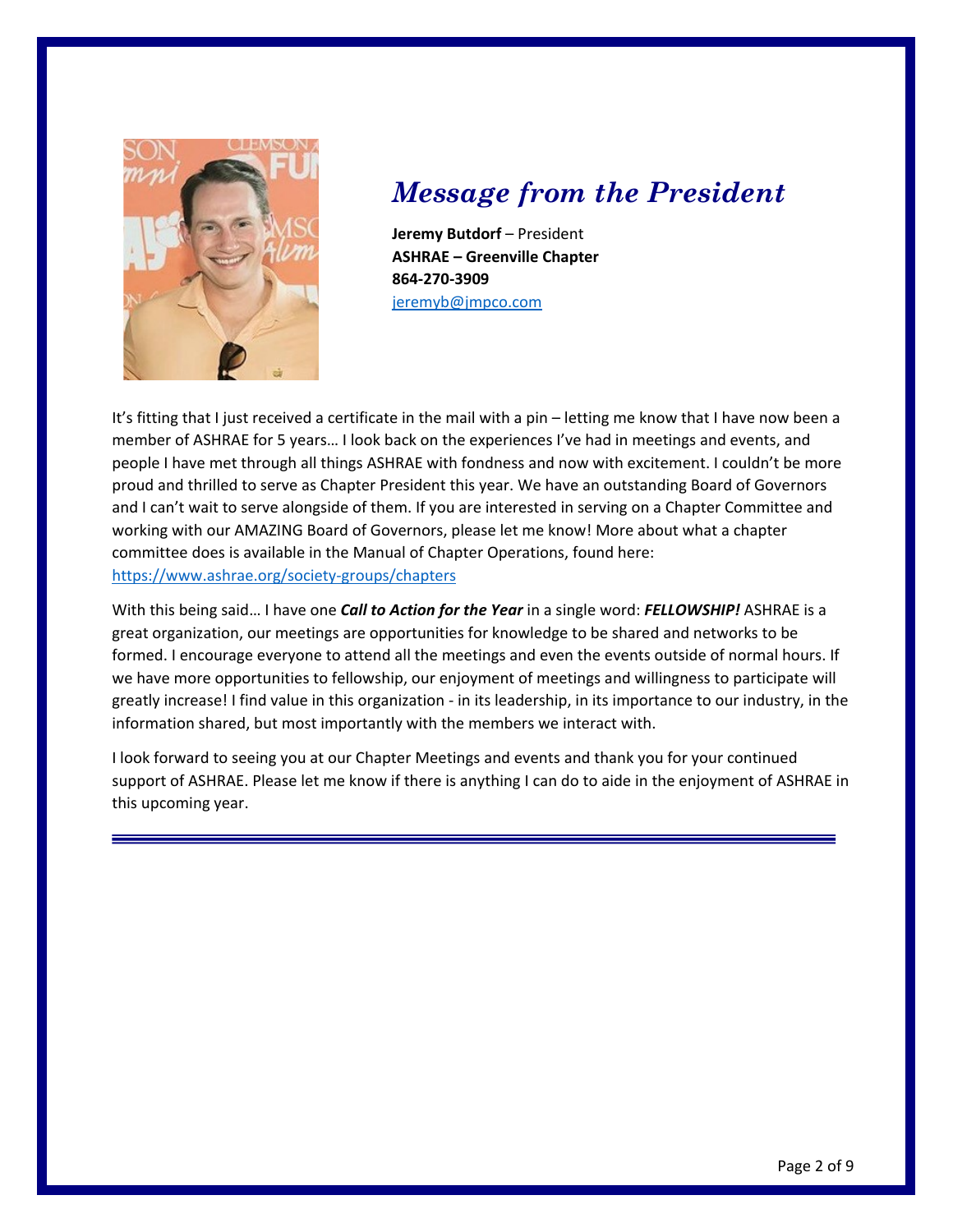## *September Chapter Meeting - Presenter Spotlight*



### Presenter: **Dan Atkinson** Program: **Indemnity**

Dan Atkinson is a member of the Wilkes Law Firm and his general litigation practice includes professional liability defense, construction litigation, personal injury defense, insurance litigation, business torts, and education law. Dan has experience with jury trials, non-jury trials, and arbitration and litigates in both federal and state court. Additionally, he defends licensed professionals facing potential sanctions before administrative agencies, and advises school districts on administrative matters. He also works with various construction contractors, FAA repair stations, suppliers and other entities to protect those businesses' interests in performing work for customers, including assertion of lien and mortgage rights against real property and aircraft.

Dan enjoys educating professional groups about legal issues confronting various professions. He has made multiple presentations to professional organizations serving coaches, athletic trainers, engineers, and insurance claims professionals. He also is a member of the Construction Law Sections of the South Carolina Bar and the North Carolina Bar Association, the S.C. Defense Trial Attorneys Association, the Defense Research Institute, and the Aviation Law Section of the State Bar of Georgia.

Dan is a second-generation Furman graduate and graduated from the Washington and Lee University School of Law, Juris Doctor, cum laude, 2004



### *Research Promotion*

**Will Bailey** Research Promotions Chair [will.bailey@trane.com](mailto:will.bailey@trane.com)

Greetings from ASHRAE Research Promotion! For those of you that don't know me, my name is Will Bailey. I am new to the board of governors this year but have experience in the Charlotte ASHRAE Chapter and look forward to serving our chapter. I recently attended the RP Regional Training down at ASHRAE HQ in

Atlanta and I am excited for the coming year. We currently have ideas to team up on some nights to raise money via YEA events. We will do the golf tournament again this year, and are looking into a bowling night, RP Cornhole tournament, maybe even an evening event. I'd like to make a special shout out to our donors to Tigue Garick, Jeremy Butdorf, Bill Knight, Wade Crow and Bell & Gossett for being RP Donors last year!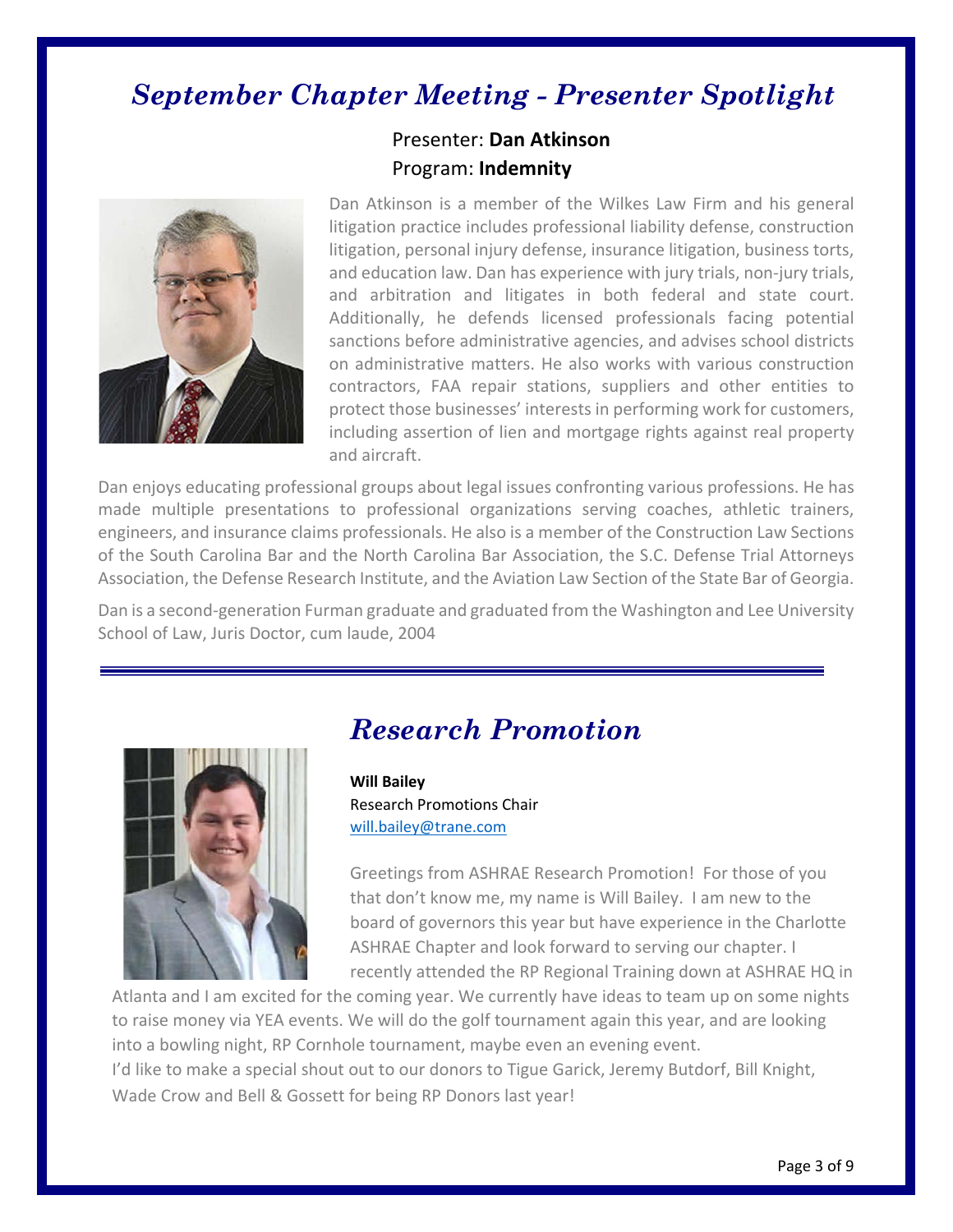I look forward to working with each of you this year, and I hope to see you at our next chapter meeting!

We appreciate your continued support for our local ASHRAE Chapter.

# *YEA - Young Engineers in ASHRAE*



YEA Chair **Brandon Guy** [bguy@greenville.k12.sc.us](mailto:bguy@greenville.k12.sc.us)

Greetings from Young Engineers in ASHRAE! I look forward to meeting all our younger members, both at our meetings and at upcoming social events. I am happy to help with all ASHRAE questions to allow you further develop professionally in our industry and to understand our organization. If you have any specific needs or suggestions do not hesitate to let me know and I will do all I can to see they are addressed.

I am looking for ideas for social events and outings for this year. Right now, we are looking into another Brewery Tour, a Swamp Rabbits Tour and Hockey Game, as well as a Gun Range Tour. If you have any other events you are interested in, please let me know!

### *Government Affairs Committee*



**Rodney Hinton GAC** [rhinton@palmettoairbalance.com](mailto:rhinton@palmettoairbalance.com)

Greetings from ASHRAE GAC! Chapter Government Affairs has gone through some recent changes - **The Grassroots Government Advocacy Committee officially changed its name to the Government Affairs Committee**. This name change came after discussions were held within the Committee and with ASHRAE leadership. This is a Society-wide change so we

look forward to working with the Chapter Government Affairs Committees**.**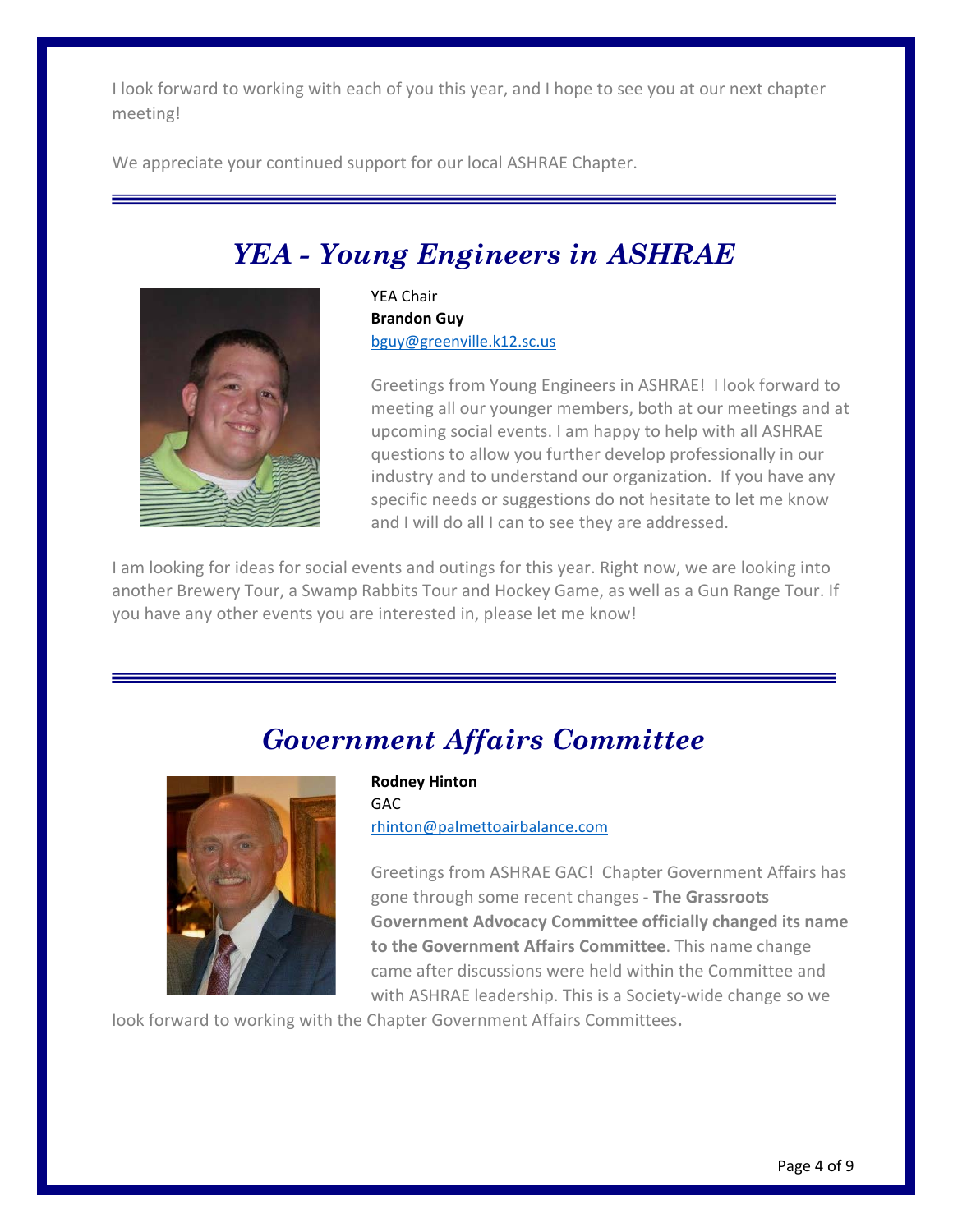Also, the Public Policy Priorities for SY2018-2019 have been posted and these priorities contain 5 major categories:

- Building Performance Optimization
- Public Safety
- Indoor Environmental Quality (IEQ)
- Residential
- STEM and Workforce Development

The full Public Policy Report can be viewed at this link: [GAC PUBLIC POLICY PRIORITIES 2018-2019](https://www.ashrae.org/File%20Library/About/Government%20Affairs/Advocacy%20Toolkit/GAC-Public-Policy-Priorities-2018-19.pdf) Another major focus is to participate in a *Day on the Hill Event* – we will post more about this in the near future! If you are interested in serving on this committee, please do not hesitate to call or email. Thank you, I look forward to seeing you at our next meeting.



### *Treasury*

**Ryan Tonnsen** Treasurer Greenville ASHRAE [wtonnsen@greenville.k12.sc.us](mailto:wtonnsen@greenville.k12.sc.us)

Our finances remain stable and we continue to provide a great menu during our meetings. Please continue to support ASHRAE by becoming a "Presenting Sponsors" at one of our future meetings. If you are interested in being a presenting sponsor, please let me know as these opportunities are filling up fast.

# *In efforts to keep you updated, visit us at:*

WEBSITE: [www.ashrae4greenville.com](http://www.ashrae4greenville.com/)

LINKEDIN: [https://www.linkedin.com/groups?home=&gid=8154388&trk=anet\\_ug\\_hm](https://www.linkedin.com/groups?home=&gid=8154388&trk=anet_ug_hm)

EVENTCALENDR: [View ASHRAE Greenville Chapter Meetings calendar](http://www.google.com/calendar/embed?src=MzlnNDY4aDhxbWQycmc5OGdjNGJ1cm9rYjBAZ3JvdXAuY2FsZW5kYXIuZ29vZ2xlLmNvbQ)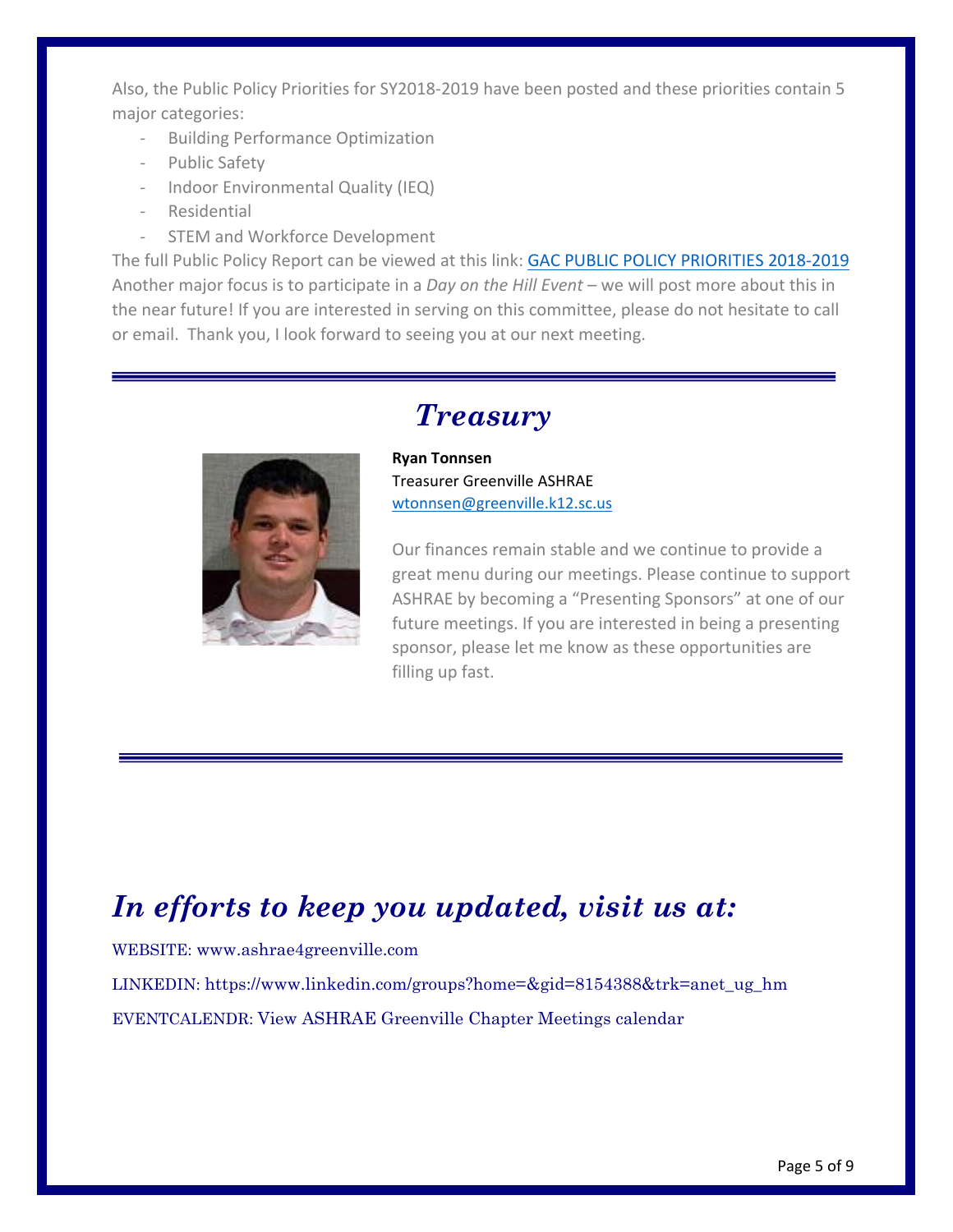# *ASHRAE Winter Conference*

**Registration is now open so Start Planning for** 2019 ASHRAE Winter Conference**, Jan. 12 – 16 in Atlanta, GA**





**2019 ASHRAE WINTER CONFERENCE** JANUARY 12-16 //AHR EXPO JANUARY 14-16

The 2019 ASHRAE Winter Conference & AHR Expo is your can't-miss industry event of the year. Join the world's brightest thinkers and most influential sustainability leaders for a closer look at today's demanding challenges, emerging trends, and biggest opportunities in the HVAC&R industry.

If you'd like to register now, please click the link below:

<https://www.ashrae.org/conferences/winter-conference>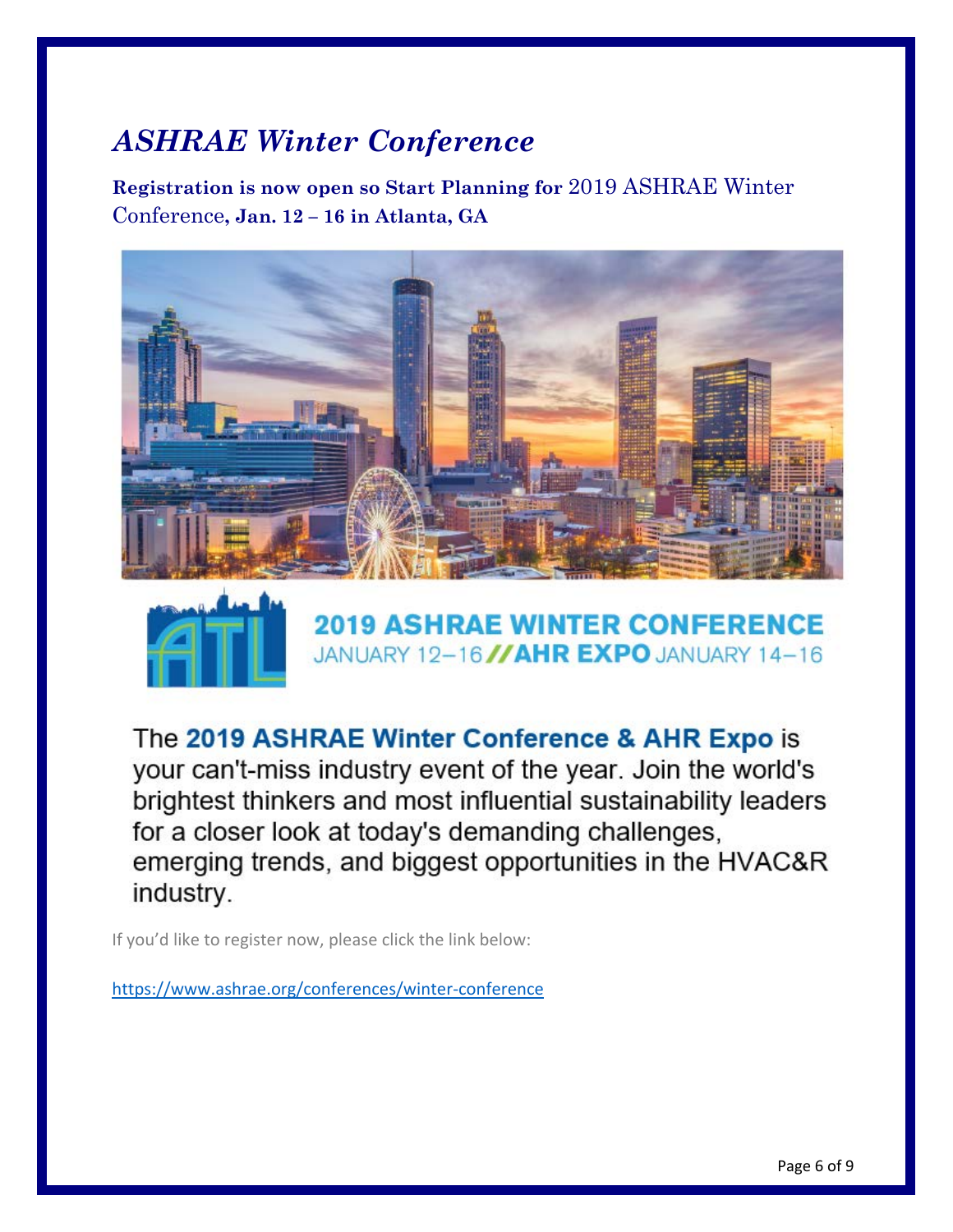# *2018-2019 ASHRAE Greenville Chapter Board*

| <b>Chapter President</b>                                    | <b>Jeremy Butdorf</b>    |
|-------------------------------------------------------------|--------------------------|
| <b>Chapter President Elect / VP</b>                         | <b>Tigue Garick</b>      |
| <b>Chapter Secretary</b>                                    | <b>Alan King</b>         |
| <b>Chapter Treasurer</b>                                    | <b>Ryan Tonnsen</b>      |
| <b>Chapter Board of Governors</b>                           | <b>Devon Cortright</b>   |
| <b>Chapter Board of Governors</b>                           | <b>Karl Counts</b>       |
| <b>Chapter Board of Governors</b>                           | <b>Bill Knight</b>       |
| <b>Chapter Board of Governors</b>                           | <b>Brandt H Williams</b> |
| <b>Chapter Board of Governors</b>                           | Myrna Dayan              |
| <b>Chapter Technology Transfer Chair</b>                    | <b>Carson Carpenter</b>  |
| <b>Chapter Membership Promotion</b><br>Chair                | <b>Brandon Dillard</b>   |
| <b>Chapter Research Promotion Chair</b>                     | <b>Will Bailey</b>       |
| <b>Chapter Student Activities Chair</b>                     | <b>Daniel Lowe</b>       |
| <b>Chapter Government Affairs</b><br><b>Committee Chair</b> | <b>Rodney Hinton</b>     |
| <b>Chapter Historian</b>                                    | <b>Alan King</b>         |
| <b>Chapter Honors and Awards</b>                            | <b>Devon Cortright</b>   |
| <b>Chapter Webmaster</b>                                    | <b>Karl F Counts</b>     |
| <b>YEA Chair</b>                                            | <b>Brandon Guy</b>       |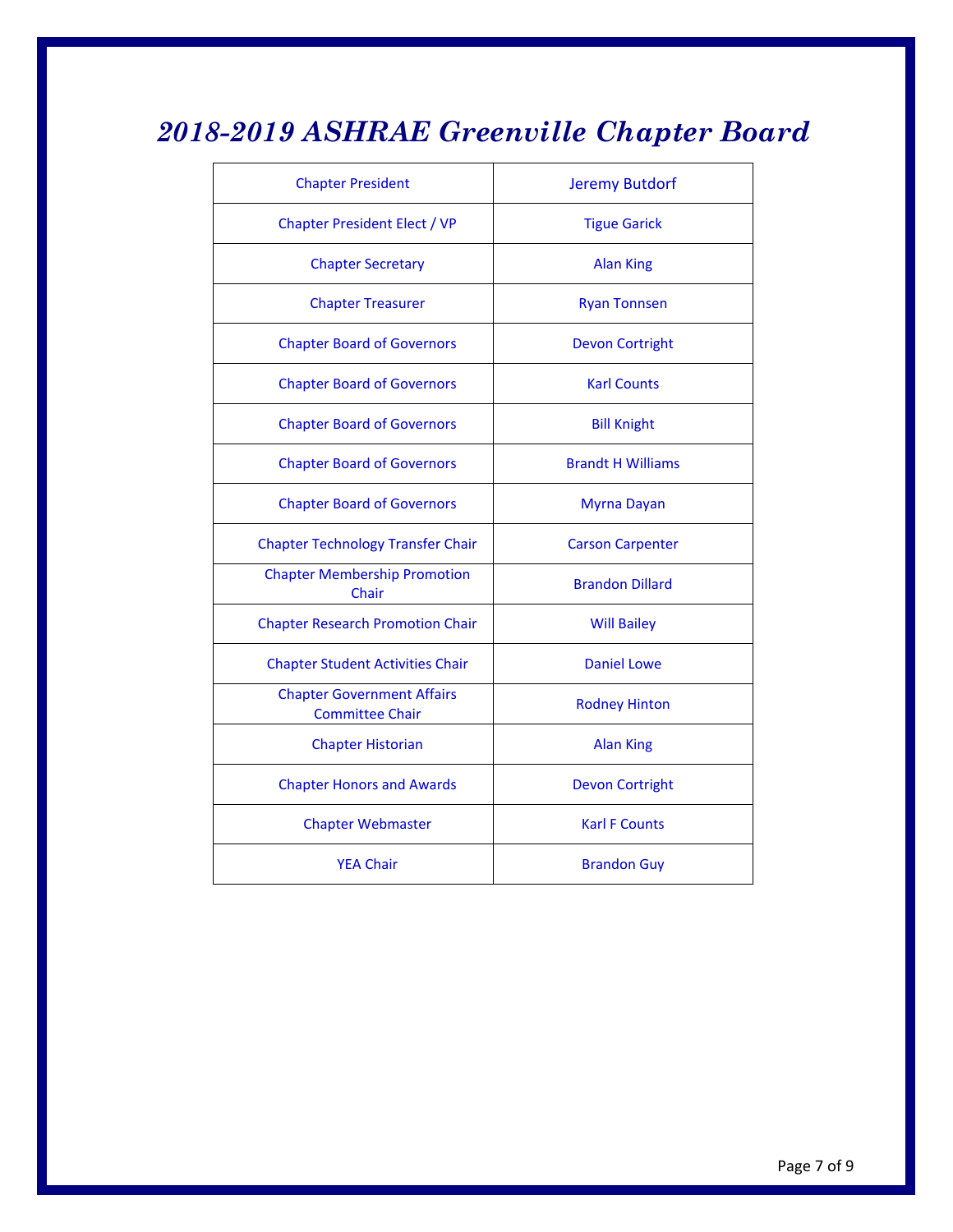# ASHRAE > **HVAC&R INDUSTRY NEWS**

**Shaping Tomorrow's Built Environment Today** 

#### **August 30, 2018**

### **GOVERNMENT ACTION**

**DOE Funding 'Promising' Energy Technologies** 

WASHINGTON, D.C.-The U.S. Department of Energy (DOE) has announced more than \$20 million in funding for 64 projects supported by DOE's Office of Technology Transitions (OTT) Technology Commercialization Fund (TCF). With additional matching funds from the private sector, these projects will advance promising commercial energy technologies and strengthen partnerships between DOE's national labs and private sector companies to deploy energy technologies to the marketplace.



#### World Bank Assists India in \$220 Million Energy Efficiency Initiative

### THE FUTURE

### 'Smart' Window Also Kills Microorganisms

SHANGHAI, China-Researchers at universities in China have developed "smart window" technology that can control sunlight and heat, as well as kill bacteria on the window. In a paper describing the technology, they say it can virtually eliminate E.coli from the glass. The researchers designed an electrochromicphotothermal film composed of 3-D tungsten trioxide (WO<sub>3</sub>) embedded with gold nanostructures. The WO<sub>3</sub> controls visible light, and the gold nanostructures convert sunlight into thermal energy that heats the building's interior. Elements used to create the film, particularly copper, have antimicrobial properties.



### **CORPORATE ACTION**

#### Danfoss Building Cooling Development Center in China

HAIYAN, China-Danfoss has broken ground on a new application development center (ADC) for its cooling business in China. The new ADC will join three existing global Danfoss Cooling ADCs in Denmark, India and the U.S. According to Danfoss, ADCs "enable [clients] to test new solutions and improve performance on applications in a live environment." The 5600 m<sup>2</sup> (60,300 ft<sup>2</sup>) ADC will include four side-by-side psychrometric testing facilities. One will be dedicated to VRF systems and one will be for air-cooled chillers, as well as test loops for water-cooled chillers.



PHOTO: A rendering of the under-construction ADC. SOURCE: Danfoss

ALL THIS AND MUCH MORE ON THE LINK BELOW:

### [ASHRAE HVAC&R INDUSTRY NEWS](https://contentsharing.net/actions/email_web_version.cfm?ep=Ka8X69rHJOE_gcOnb4sjKRuCAv09927VGSiqvsXTFTvIrKxLi5aEZPLs3o8DhGomH1MOOCQ3-_1cjUwBWLWGzsVFiHplNMVKU-4_6Iw4CsFu_SnS11MCY6tE0l_nRCWj)